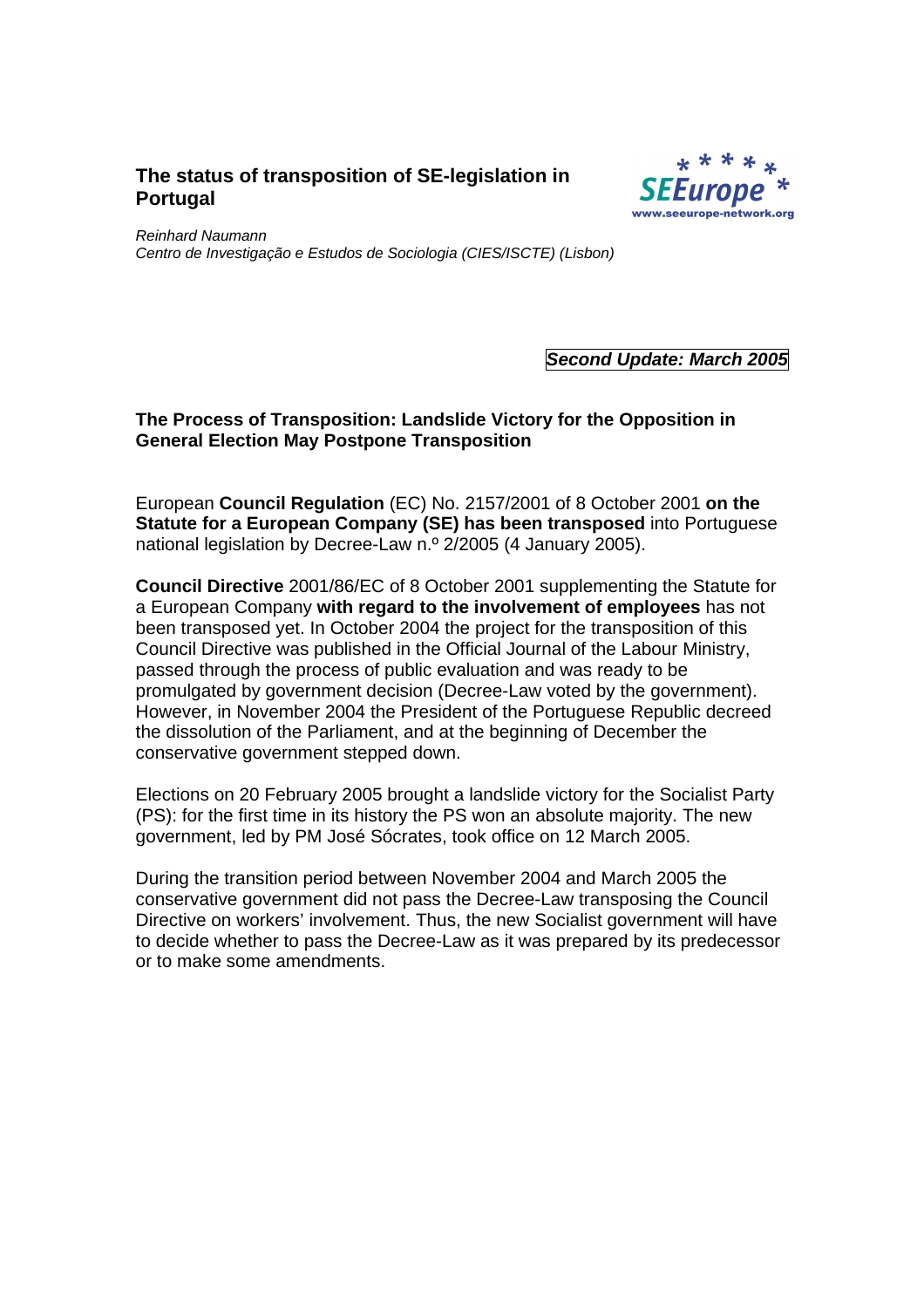

## **The Project Prepared by the Conservative Government**

The project for the transposition of the Council Directive on workers' involvement (2001/86/EC) has the following structure:

| Structure of Council Directive and Portuguese Transposition Project -<br>approximate correspondence |                                             |
|-----------------------------------------------------------------------------------------------------|---------------------------------------------|
| Project for Transposition into Portuguese Law                                                       | <b>Council Directive</b>                    |
| <b>Chapter I: General Regulations</b>                                                               | Section I                                   |
| Chapter II: Transnational Regulations and<br>Agreements                                             |                                             |
| Section I: Scope                                                                                    |                                             |
| Section II: Procedures in Negotiations                                                              | Section II, Article 3                       |
| Section III: Agreement on Involvement                                                               | Section II, Article 4                       |
| Section IV: Obligatory Institution of an<br><b>Involvement Regime</b>                               | <b>Article 7 and Annex Parts</b><br>1, 2, 3 |
| <b>Subsection I: General Regulations</b>                                                            | Section II, Article 7                       |
| <b>Subsection II: Workers' Council</b>                                                              | Annex Parts 1, 2                            |
| Subsection III: Participation                                                                       | Annex Part 3                                |
| Section V: General Regulations                                                                      | Section III, Articles 8, 9                  |
| <b>Chapter III: National Regulations</b>                                                            | Section III, Article 10                     |
| <b>Chapter IV: Disciplinary Responsibility</b>                                                      | Section III, Article 12                     |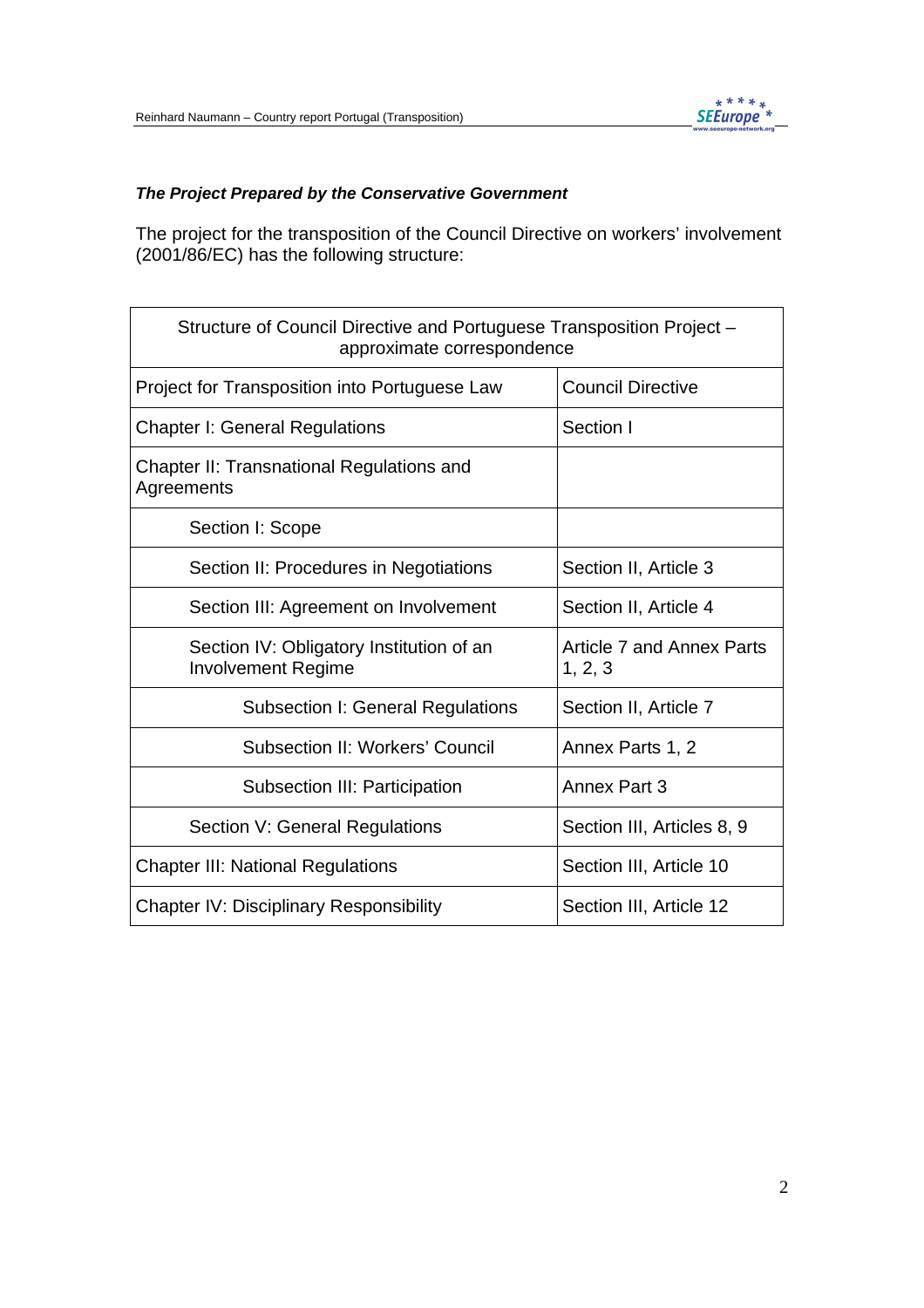

#### **Evaluation by Social Partners**

In their evaluation the employers and the unions have criticised the fact that the transposition project goes beyond a number of the Directive's provisions. While the employers see this in the first place as a problem of higher 'costs' (timeconsuming procedures, financial expenditure, etc.), the trade union camp points to the loss of autonomy of the negotiating parties.

**The employers' critique** and subsequent demands are clearly directed at limiting costs and the scope and range of involvement. Thus they demand, among other things:

- 1. limitation of the geographical scope of the workers' council's representativeness (European Economic Space, see project article 4-a) to the European Union;
- 2. limitation of obligation to cover costs to only one expert;
- 3. abolition of regulation on payments to experts (project article 35: 3 and 4);
- 4. limitation of travel expenses;
- 5. reduction of time credit for workers' representatives (project article 43);
- 6. reduction of fines (project article 45).

### **The trade unions, on the other hand, are seeking**:

- 1. effective regulation of the election/appointment of workers' representatives (special negotiating body and representative body);
- 2. effective rules for workers' involvement in case of a failure to reach agreement;
- 3. clear rules on confidentiality;
- 4. protection for workers' representatives;
- 5. effective regulation against misuse of the SE to reduce or deny workers' participation rights;
- 6. effective regulation of compliance with the Directive.

From this perspective, the trade union critique pointed out that the project fails to transpose important aspects of the Directive in a complete and correct fashion. Central criticisms include:

- 1. the definition of 'representative body' (designated in the project as 'Workers' Council'), while the Directive leaves it to the negotiating parties to freely decide on the involvement regime (project article 4-b);
- 2. the regulation that gives the participating company with the largest proportion of employees and its headquarters in Portugal the right to determine the number of members of the special negotiating body and the countries in which they should be elected or appointed and to set a time limit for their election/appointment (project article 9);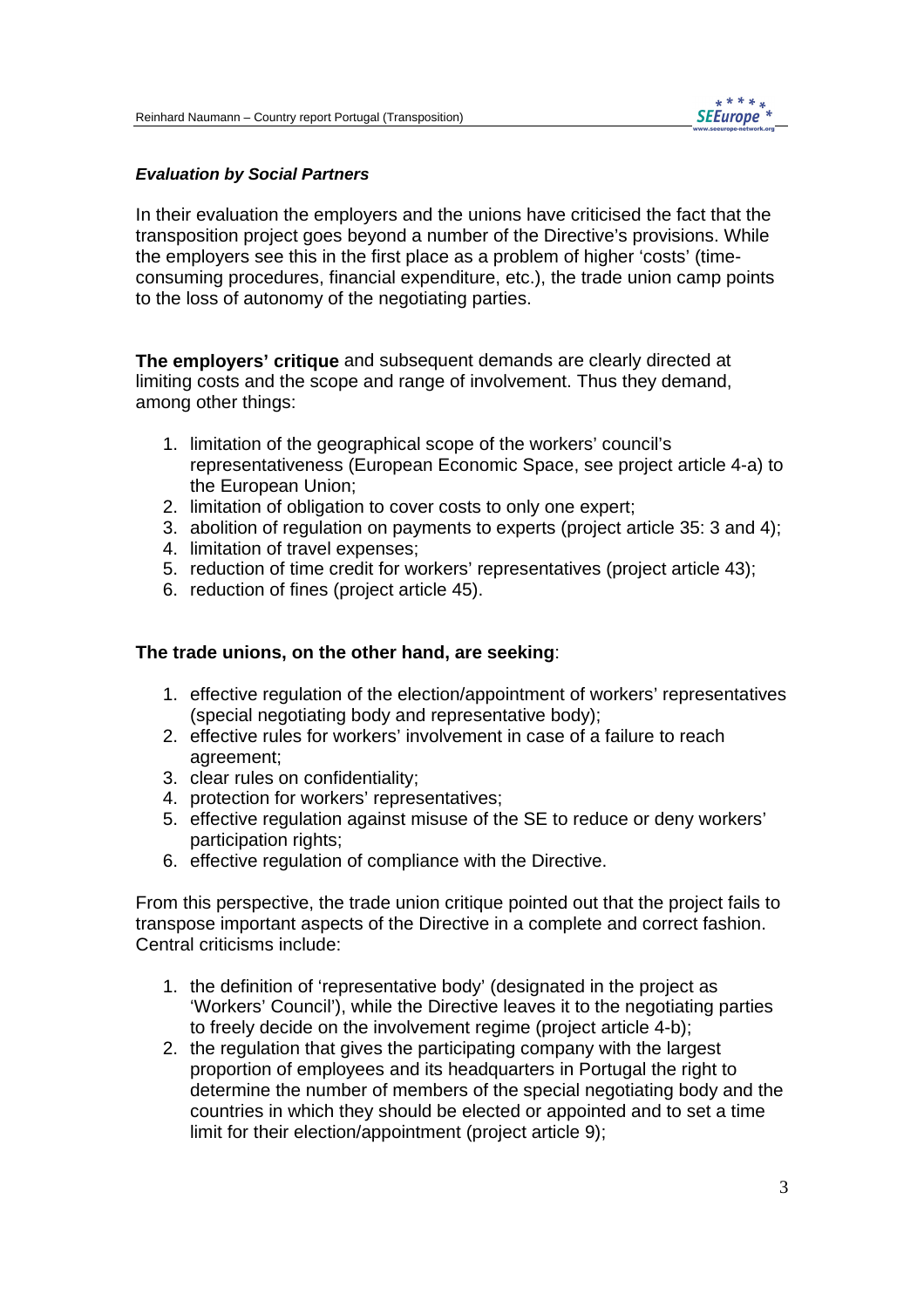- 3. the regulation on the agreement on involvement between the SE and the SNB that, on the one hand, limits the autonomy of the negotiating parties (revision of the agreement), and on the other, does not regulate sufficiently the resources to be made available to the representative body (project articles 16 and 18);
- 4. the omission of a regulation on certain aspects of obligatory involvement (paid free time for workers'-representative training – Directive Annex Part 2-g, and material and financial resources for the representative body – Directive Annex Part 2-h);
- 5. the exclusion of workers' representatives on SE governing bodies from employment protection (project article 43);
- 6. the omission of a regulation on administrative or legal procedures to enforce Directive implementation (Directive, Article 12-2).

Notwithstanding their distant, even opposing, positions, the **employers' and the trade unions' criticisms** converged on the **demand for a 'profound revision' of the transposition project**.

At the moment we do not know what new Labour Minister José Vieira da Silva and his team will do regarding transposition.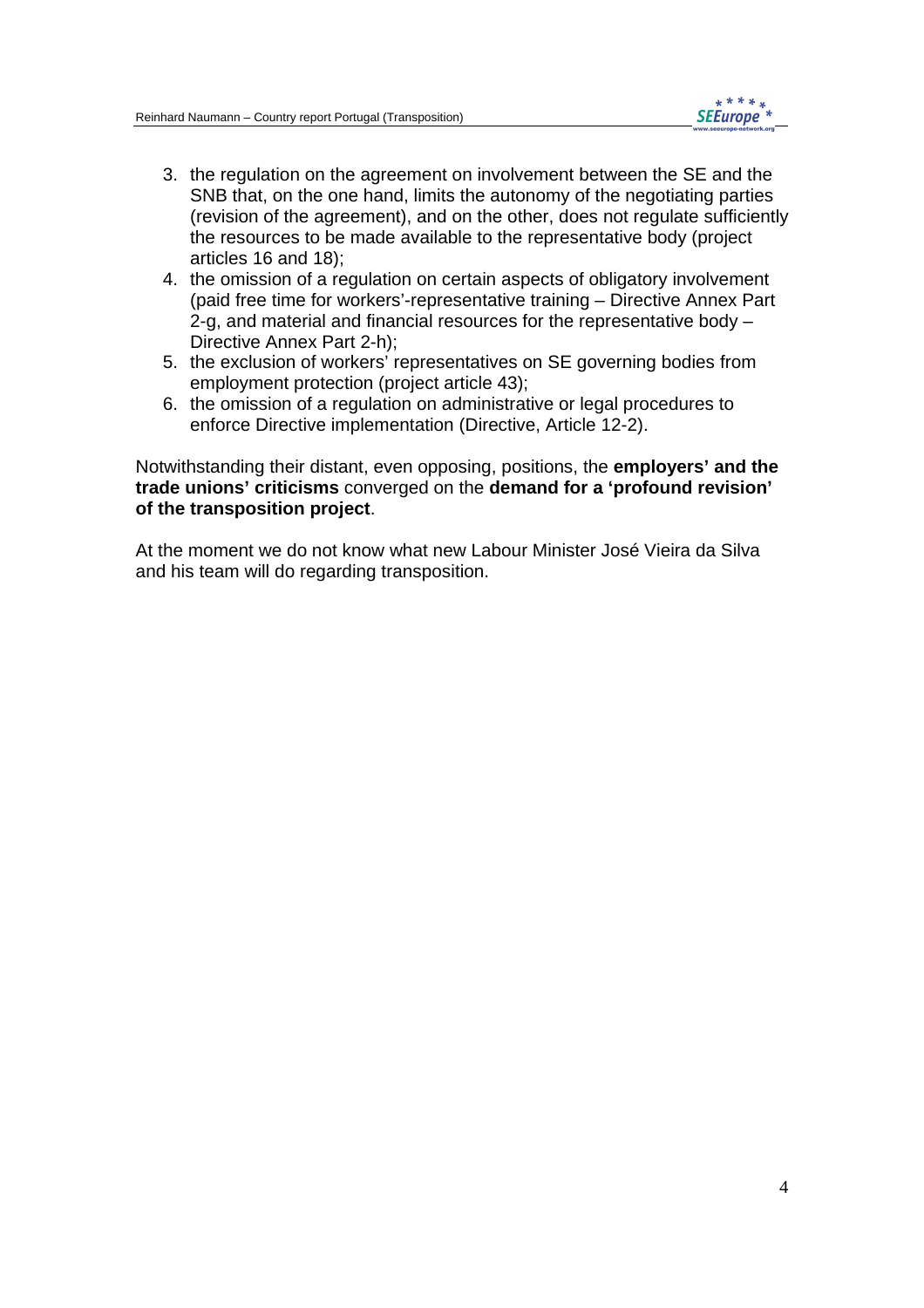## **First Update: January 2005**

#### **Tripartite Negotiations on the Transposition Bill Delayed Due to Fall of Government**

On 20 October 2004, the Portuguese Labour Ministry published a bill (projeto de decreto-lei) for the transposition of Directive 2001/86/EC of 8 October 2001 supplementing the Statute for a European Company with regard to employee involvement.

The Ministry initiated a process of "public discussion" of the bill, which is an obligatory part of the labour legislation process. The period of public discussion finished at the end of November 2004.

From the legal point of view, the government may now promulgate the law. However, from a political point of view the legitimacy of doing so may be questioned from various angles. First, during the period of public discussion the bill received harsh criticism from the social partners: for a number of different reasons, both employers and trade unions demanded a "profound review" of the bill. Second, the present government itself has only limited legitimacy. In December the President of the Portuguese Republic decided to dissolve the Parliament and called for general elections that will take place on 20 February 2005. A few days later the government stepped down.

At the moment it seems that the Socialist Party will beat the governing right-wing coalition in the coming elections and that there will be a new government supported by a left majority. That means that the transposition project which has been drawn up by the present right-wing government may be subject to major changes, even if it comes into force before the elections.

The bill was published in the Labour Ministry's Bulletin (Boletim do Trabalho e Emprego 10, Separata) on 20 October 2004. The text is available to read (but not to be copied or printed) at

http://www.deep.msst.gov.pt/edicoes/bte/separatas/sep1004.pdf .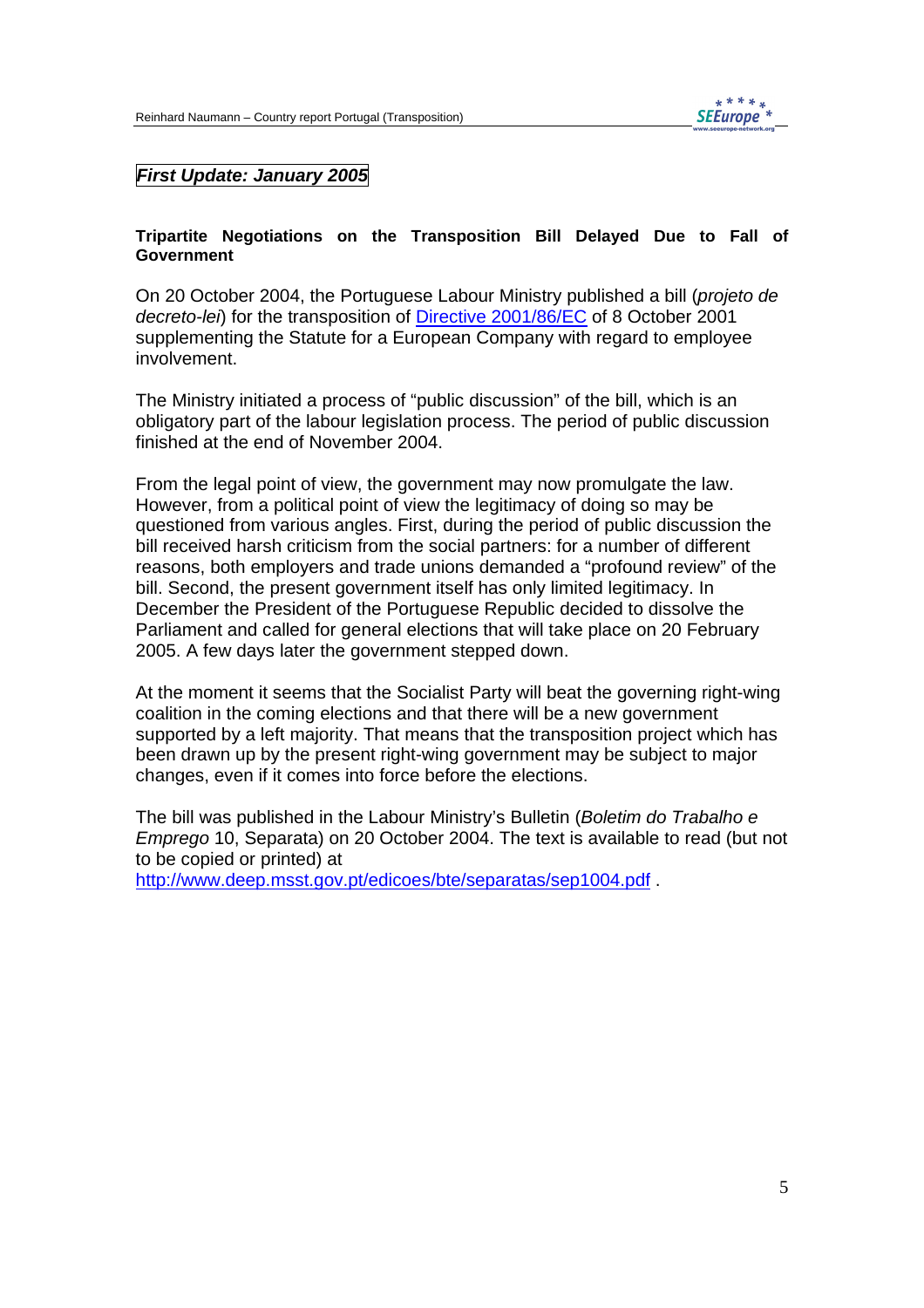

### **First Report: July 2004**

### **1. The Directive and Existing Portuguese Legislation**

The rules on information, consultation and participation of workers as defined in the Directive differ positively from existing Portuguese law on these issues. According to experts, the procedures and content of information and consultation rights are defined more concretely than in Portuguese legislation. Furthermore, Portuguese law guarantees workers' participation at the level of governing boards only in state-owned companies. Transposition of the Directive would for the first time introduce legislation on participation in private companies.

#### **1.1 Participation**

According to the Constitution (1976) and specific legislation (1979, 1984) workers have the right to be represented on all governing bodies in companies that are completely owned (directly or indirectly) by public entities (state, regions, municipalities). This right is specified in relation to the board of directors and the audit committee. Nevertheless, effective representation of workers on the boards of directors of public companies has so far not been permitted by government. Only in a limited number of cases have governments allowed workers' representatives to sit on audit committees.

As workers' rights of representation on governing bodies apply exclusively to 100%-owned public companies, large-scale privatisation of public enterprises over the last 14 years has drastically reduced the number of firms to which these rights, even in theory, might apply. Furthermore, new legislation on public companies (1999) abandoned all reference to this constitutional right, thus further promoting its non-observance.

The legal possibility for the social partners to agree upon workers' representation on the governing bodies of private companies (from 1979) had no practical consequences, and the legislator never took the steps necessary for effective promotion of workers' representation in the management of private companies.

The Directive's "Standard Rules for Participation" open the way for the introduction of participation rights in some private companies. Despite the stipulations that make it possible to avoid the introduction of workers' participation (Directive, Art. 7, par. 3; Standard Rules, Part 3, b), this may introduce a new element into Portuguese industrial relations.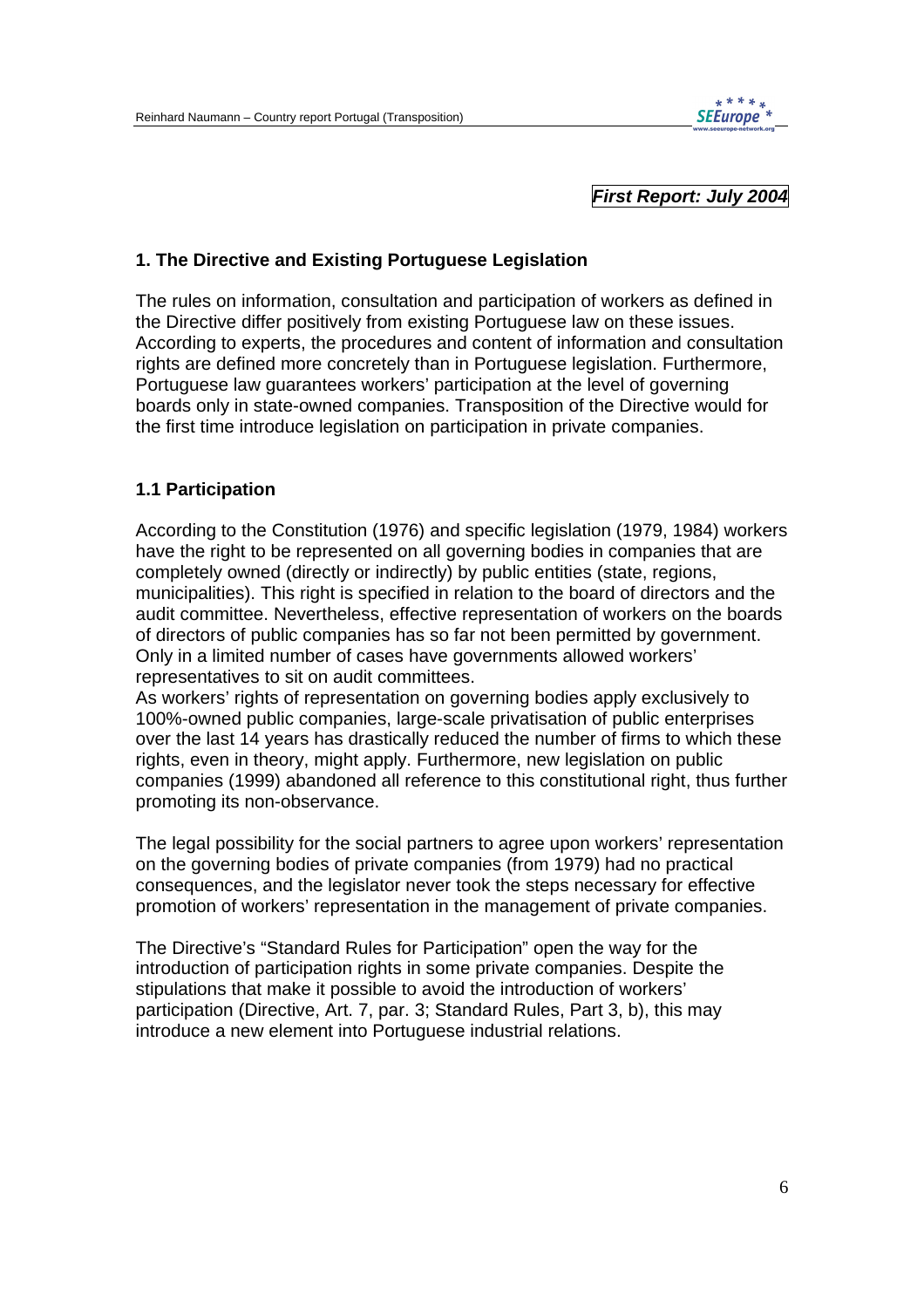

### **1.2 Information and Consultation**

The absence of workers' representatives from executive bodies has hindered workers' representative bodies at company level from exercising their extensive information and consultation rights, guaranteed by the Constitution and specific legislation. This refers in particular to the efficacy of workers' commissions' right to "scrutinise management" (controle de gestão) since that depends on the activities of workers' representatives on governing bodies, particularly the board of directors.

Transposition of the Directive may give a new impulse to information and consultation in the companies concerned. One reason for this is that the Directive's stipulations on the procedures and content of information and consultation are more concrete than those in Portuguese legislation, as one trade union expert pointed out. Another reason may be the strong legitimacy of European law in Portuguese society. Portuguese labour law is largely a product of the revolutionary period in 1974–75 and the years of democratic institutionbuilding which followed. The labour movement had significant power at that time. Since then, power relations have changed dramatically to the detriment of workers' organisations. Now employers and governments tend to disregard workers' rights as embodied in the Constitution and other legislation. However, as already mentioned, European legislation has strong social and political legitimacy and failure to observe it may give rise to problems with EU institutions.

## **2. The "State of the Art" As Regards Transposition**

The transposition of the Directive seems to be a non-issue in the debate between the Portuguese government and the social partners. The Labour Ministry started work on a transposition bill without previously consulting the social partners. Unions and employers' associations have not started a debate on the issue within their own organisations and have not come forward with specific demands. Experts expect that transposition will not be concluded in time. The bill may be presented to the social partners in the autumn, and trade union officials expect that there will be great pressure for a rapid consultation process in order to avoid further delays.